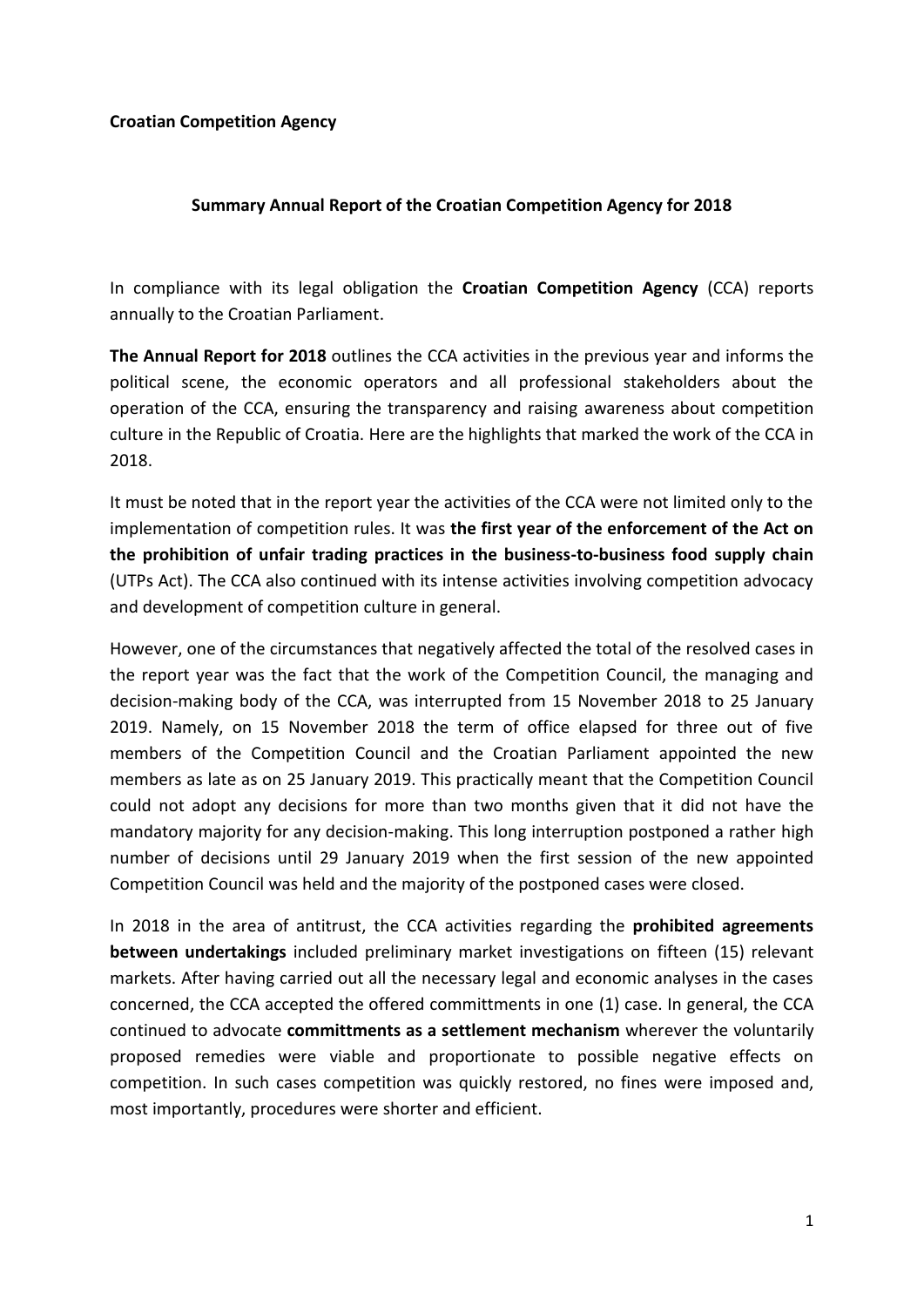In nine (9) cases the CCA rejected the initiative for the initiation of the proceeding on the basis of the results of the preliminary market investigations that pointed to no circumstantial evidence for the opening of an ex-officio proceeding.

The need to strengthen its market power for an undertaking is justified and natural. However, the companies that hold a dominant position in the market may behave and act in contravention with competition rules and thereby abuse their dominance. Yet, it must be noted that the **mere existence of a dominant position of an undertaking in a relevant market does not automatically constitute an infringement of competition rules**. What is prohibited is the abuse of this dominant position.

In the area of **abuse of a dominant position**, despite certain indices that pointed at possible abuse of a dominant position, after having examined the evidence and following the legal and economic investigation analysis in thirteen (13) relevant markets no evidence was found that in these cases abuse was committed by the undertakings concerned and the cases were closed by a non-infringement decision.

In the area of **merger control** the CCA received twenty-nine (29) notifications of proposed concentrations. Eighteen (18) cases thereof were resolved in the report year. The remaining eleven (11) cases were opened in November and December 2018 and five (5) thereof were resolved in January 2019 immediately after the appointment of the new members of the Competition Council in line with Article 31 of the Competition Act.

In the report year the majority of the activities of the CCA was again focused on proactive **competition advocacy** that is closely connected with the strengthening of competition culture among undertakings, competition experts and the wider public. The CCA issues expert opinions regarding the compliance with competition rules of draft proposals for laws and other legislation, as well as the existing laws and other legal acts and other comments on related issues from the comparative practice raising competition concerns. These opinions are given at the request of the Croatian Parliament, the Government of the Republic of Croatia, central administration authorities, legal persons with public powers and local and regional self-government units but also in other cases where raising awareness about compliance with competition rules and creating of competition culture is in the centre of interest.

In the competition advocacy area, there were eighty-two (82) expert opinions adopted in 2018. Thirty-two (32) thereof were opinions on laws and bylaws where four (4) were expert opinions in the electronic communications area within the cooperation of the CCA with the Croatian Regulatory Authority for Network Industries (HAKOM). Additionally, the CCA provided answers to fifty (50) different queries received from the legal and natural persons, chambers and professional organizations etc.

In 2018 the CCA conducted four (4) **market studies** as research projects with the purpose of gaining an in-depth understanding of how particularly sensitive sectors or markets work.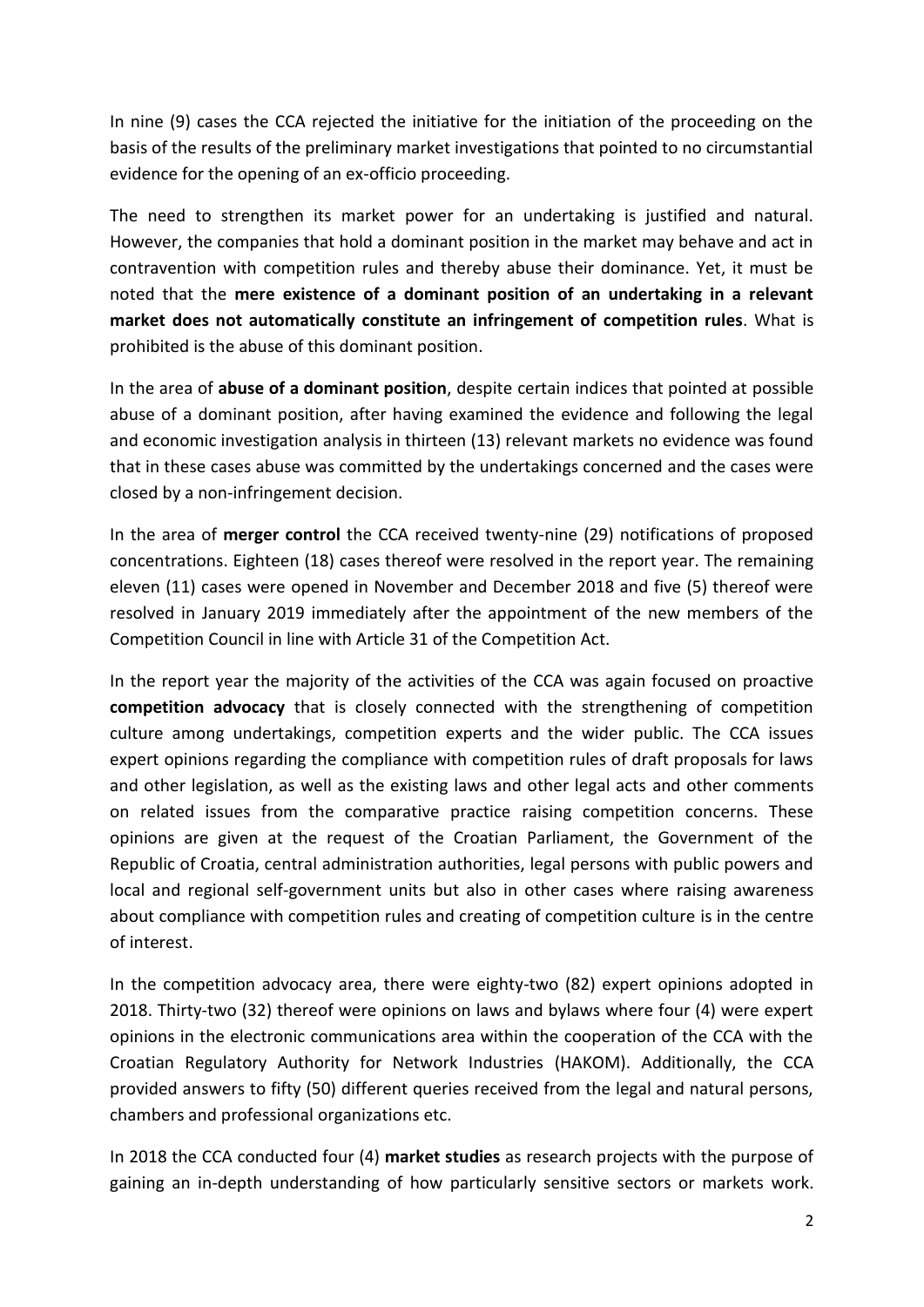These sectoral inquiries are traditionally carried out on the CCA own initiative with the view to detecting and removing any market failures and anticompetitive practices of the undertakings and concentrate also on the analysis of the legal framework regulating the particular markets. This very often enables the CCA to detect practices that contravene with competition rules.

The 2017 annual sector inquiries were conducted in 2018 in the retail groceries' market (market research in food, beverages, toiletries and household supplies), the press publishing market, the insurance market and the dairy products market.

The year of 2018 was the first year of the full application of the **Act on the prohibition of unfair trading practices in the business-to-business food supply chain** (UTPs Act). The UTPs Act entered into force on 7 December 2017 and started to apply on 1 April 2018 until which date all the agreements between the re-sellers, buyers and/or processors and their suppliers that had been concluded before the UTPs entered into force had to be adjusted with the provisions of the UTPs Act. **From the entry into force of the UTPs Act on 7 December 2017 until 31 December 2018 the CCA opened one hundred and ninety-seven cases (197) and resolved eighty-two (82) cases dealing with the alleged unfair trading practices in the food supply chain.** 

Within these proceedings the CCA investigates all the elements relating to the nature of the business deals concerned. However, the mere opening of an infringement proceeding against a re-seller, a buyer or a processor does not mean that the practices concerned necessarily constitute unfair trading practices and thereby an infringement of UTPs provisions. The CCA decides on the merit on a case-by-case basis, considering all the relevant facts of the case and concrete evidence that substantiate the indices on the basis of which the proceeding has been opened in the first place.

At the beginning of the application of the UTPs Act one of the challenging tasks of the CCA was to inform the addressed actors and the wider public about the issues that fall under the scope of work of the CCA and the ones that escape the jurisdiction of the CCA. The clear separation of jurisdiction between the public administration authorities and the CCA and the awareness of the addressed actors about the powers of the inspection department of the Ministry of Finance on one hand and the CCA on the other hand, is essential for the timely response of the public administration authorities and the CCA to the infringements of the UTPs Act and good commercial practices, with the view to eliminating them and restoring a healthy business environment in business transactions.

The CCA closed the proceedings that have been initiated ex-officio against the re-sellers and buyers where it found that these have **imposed unfair trading practices within the meaning of the UTPs Act**. Concretely, the CCA closed three (3) proceedings: against the undertaking Plodine d.d. that was fined HRK 1.008 million, the undertaking NTL d.o.o. that was fined HRK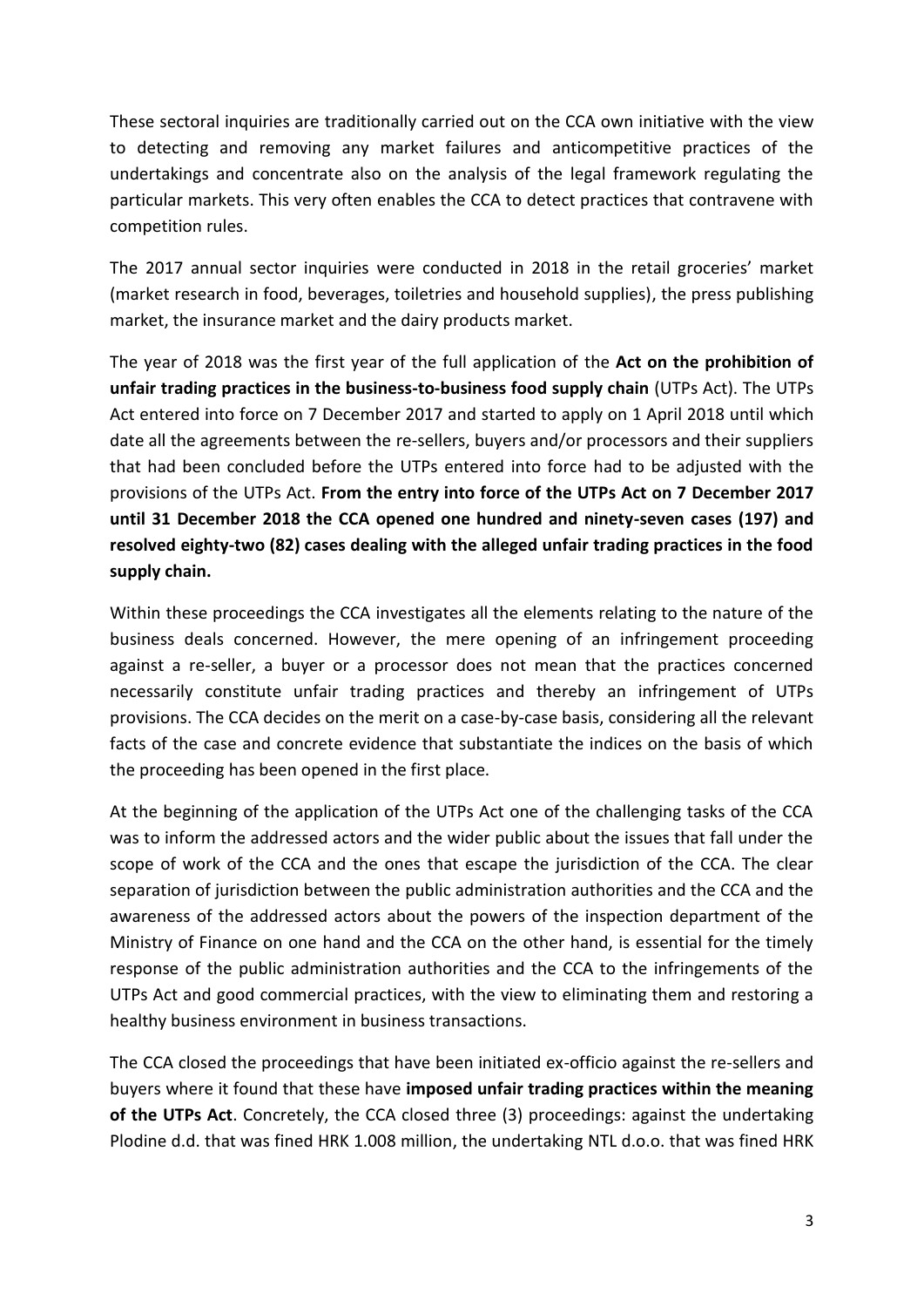800,000, and Fragraria d.o.o. that was fined HRK 350,000 respectively for imposing unfair trading practices. The decisions of the CCA are published on its website.

However, given the fact that these proceedings have been closed in 2019 the CCA will inform the Croatian Parliament about them in its annual report for 2019.

By the entry into force of the UTPs Act on 7 December 2017 the CCA was given the power for its implementation and it was obliged to accordingly harmonize its Statute and other bylaws under Article 33 of the UTPs Act with its provisions. Within the meaning of the decision of the Competition Council the CCA adopted the Amendments to the Statute and submitted them to the Croatian Parliament for approval. The Amendments to the CCA Statute involved the changes in its organisation structure and the establishment of a new unit – the Unfair Trading Practices Division, listing the new competences of the Competition Council and the expert team relating to the implementation of the UTPs Act.

As a legal person with public powers the CCA particularly pays attention to how it pursues its activities and carefully balances its budget. **The CCA is financed exclusively from the State budget and has no operational or financial revenue of its own.** Administrative fees and fines set and imposed by the CCA are contributed to the State budget of the Republic of Croatia.

The planned funds for the regular operational activities falling under the scope of the CCA in the State budget for 2018 amounted to HRK 13.423,006. The total executed budget in 2018 amounted to HRK 13.264,565 which was 98.82 % of the planned funds.

**In 2018 the CCA resolved a total of 688 cases** in the area of competition and unfair trading practices.

**This is a rise of 6.7 % in comparison with the previous report year**. On the date of 31 December 2018 there were 49 ongoing cases. The administrative proceedings in these cases have been opened during 2018 and are still pending.

Out of the above mentioned 49 pending cases 17 thereof are in the area of competition whereas 32 are in the area of unfair trading practices in which, given the fact that the full application of the UTPs Act started on 1 April 2018, the infringement proceedings against resellers, buyers and processors have been opened in late June 2018.

In 2018 there were **425 notifications of concentrations with an EU dimension** that were notified to the European Commission and then transmitted to all the national competition authorities concerned, including the CCA, where the effects of these concentrations on competition in the Croatian market must be assessed. If there had been no interruptions in the work of the Competition Council additional 82 notifications would have been checked by the end of 2018.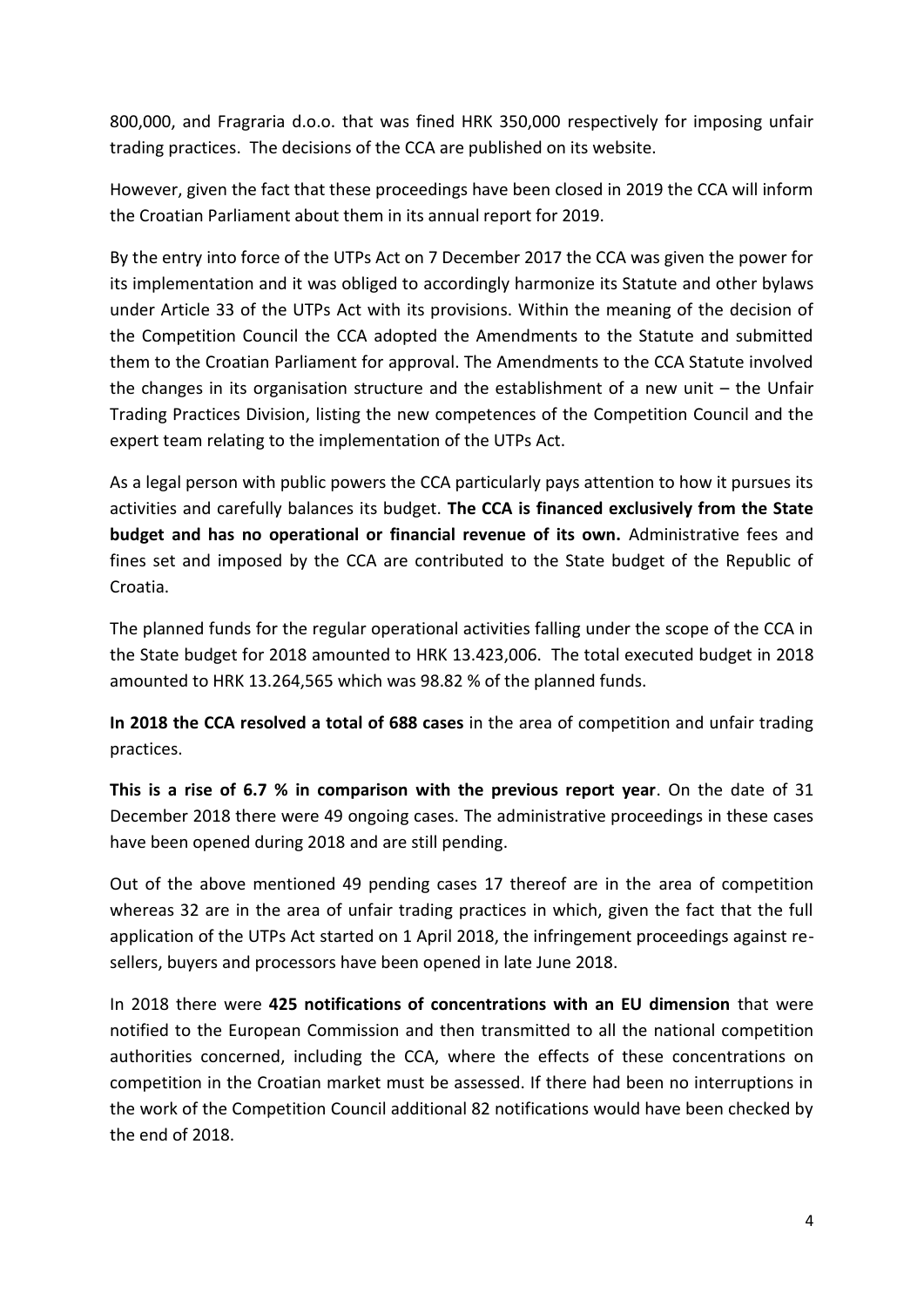This implies that the majority of 174 unresolved non-administrative cases as of 31 December 2018 involved for the major part the notified concentrations with the EU dimension and the CCA expert opinions on draft laws and other provisions. As already stated above, these proceedings were not closed due to the fact that the terms of office expired for three members of the Competition Council on 15 November 2018, which made the decision making impossible.

On 31 December 2018 the **CCA employed 52 workers** – which is a rise compared with 2017 when it employed 44 workers.

The **activities of the CCA at the international level** in 2018 were marked with the successful closure of the CCA participation in the legal preparation of the Directive (EU) 2019/1 of the European Parliament and of the Council of 11 December 2018 to empower the competition authorities of the Member States to be more effective enforcers and to ensure the proper functioning of the internal market (ECN+) in the EU Council working bodies.

The **ECN Plus Directive** was adopted on 14 January 2019 after almost two years of legal preparation in which the CCA experts took an active part and supported its adoption. The ECN Plus Directive aims to strengthen the effectiveness of the competition authorities and the implementation of the EU antitrust rules by the national competition authorities, giving them appropriate enforcement tools to ensure the proper functioning of the EU market, particularly to small national competition authorities like the CCA.

The main provisions of the ECN Plus Directive relate to the operational independence of national competition authorities (NCAs) that should be strengthened in order to ensure the effective and uniform application of Articles 101 and 102 TFEU. To this end, NCAs must be protected against external intervention or political pressure. Similarly, NCAs must be independent in their recruitment procedures and decide independently on the spending of the budget allocations for the purpose of carrying out their duties. NCAs should have sufficient resources, in terms of qualified staff, financial means and technical and technological expertise, to ensure they are able to perform their tasks effectively.

The ECN Plus Directive aims to ensure enough powers and tools for effective implementation of antitrust proceedings that particularly include the power to inspect business and other premises, requests for information, interviews with any persons that might possess relevant information and the imposition of interim measures and committments offered by undertakings. This includes the imposition of fines on undertakings and associations of undertakings.

Worth mentioning here are also the provisions on mutual assistance – cooperation between the NCAs in the application of Articles 101 and 102 TFEU that include the possibility of collecting the fines in any other Member State. The ECN+ contains also the provisions on the role of national competition authorities before national courts and on admissibility of evidence before national competition authorities.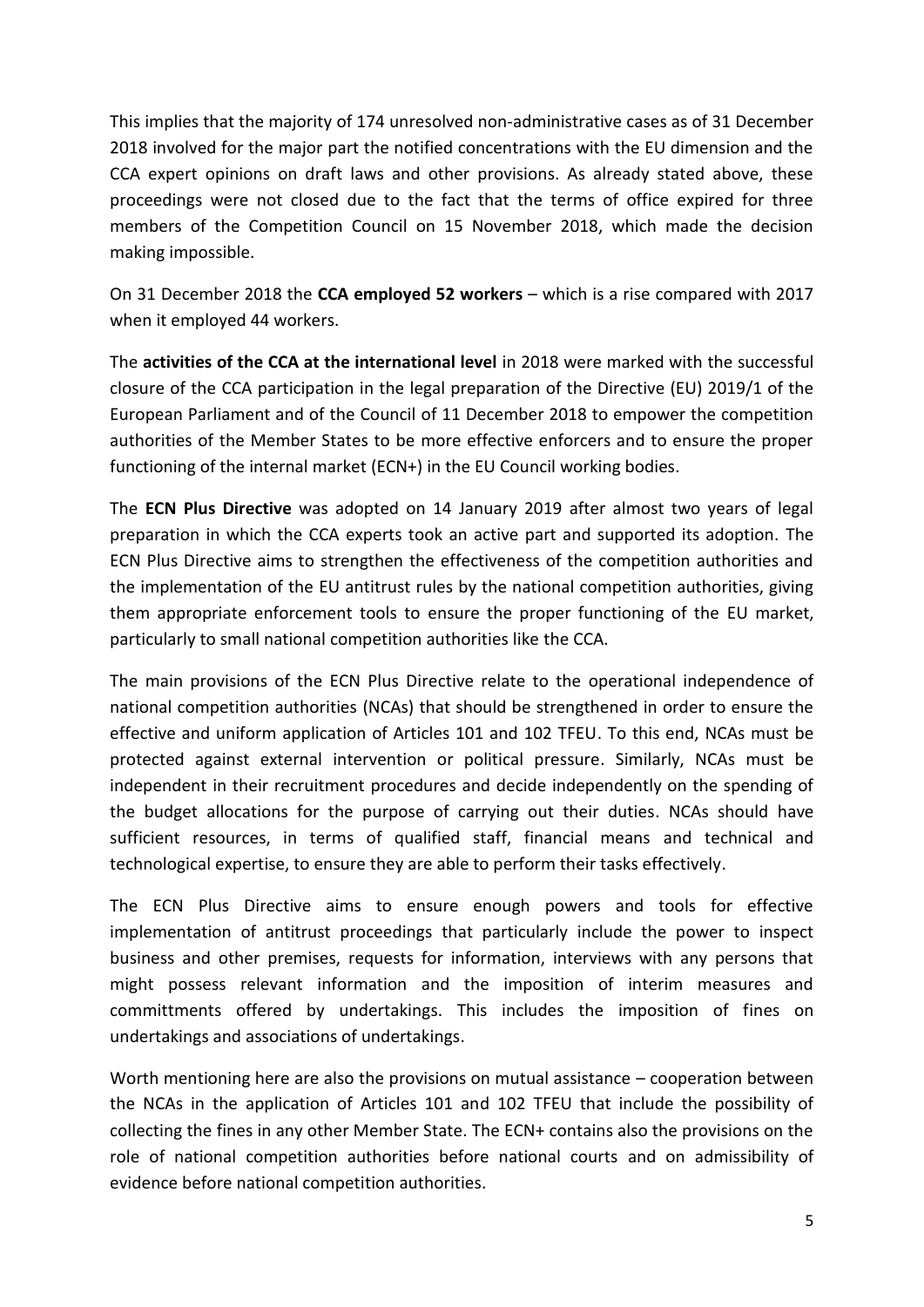The Member States must bring into force the laws, regulations and administrative provisions necessary to comply with the ECN+ by 4 February 2021 i.e. two years after its entry into force.

In the fifth year of the Croatian membership in the EU the representatives of the CCA continued to be **active in the OECD Competition Committee, the European Competition Network (ECN) and other fora like ICN, UNCTAD and ICC**.

In 2018 the CCA received thirty-seven (37) requests for information from the national competition authorities within the EU and provided a response to all of them. At the same time the CCA sent two (2) requests for information to other Member States' competition authorities.

The CCA international activities in 2018 included the **EU twinning light project in Monte Negro "Strengthening Institutional and Technical Capacities of the Agency for Protection of Competition".** This has been the first successful standalone project of the CCA involving the expertise support to another national competition agency, in this concrete case the Montenegrin competition authority.

On 7 November 2018 the CCA organized the 21<sup>st</sup> International conference "Exchange of **information between competitors, fixing prices or price components – the role of professional associations and chambers ".** Its objective was to disseminate knowledge about allowed and prohibited exchange of information between competitors focusing on price or price components fixing. Special attention was given to the role of professional bodies in the exchange of information in the sense of competition rules. Two panels were run at the conference: the first entitled "Information exchange in cartels", whereas the second panel was held under the title "Information exchange within chambers or professional associations – what is allowed and what is prohibited".

The CCA remained involved in active competition advocacy by participating in trainings and workshops for undertakings and consumers and continued to promote transparency of its work and open communication with the public.

**In the forthcoming period** the CCA will continue to focus its activities on investigating, eliminating and sanctioning of the most severe distortions of competition, such as abuse of a dominant position by undertakings in the market and restrictive agreements between undertakings.

The enforcement of the recently adopted Act on the prohibition of unfair trading practices in the business-to-business food supply chain is expected to take up a major part of the CCA resources. The UTPs provisions are complex and new and they for the first time regulate this very wide and demanding area of the prohibition of the unfair trading practices in the food supply chain, bearing in mind that the year of 2018 was the first year of its full application.